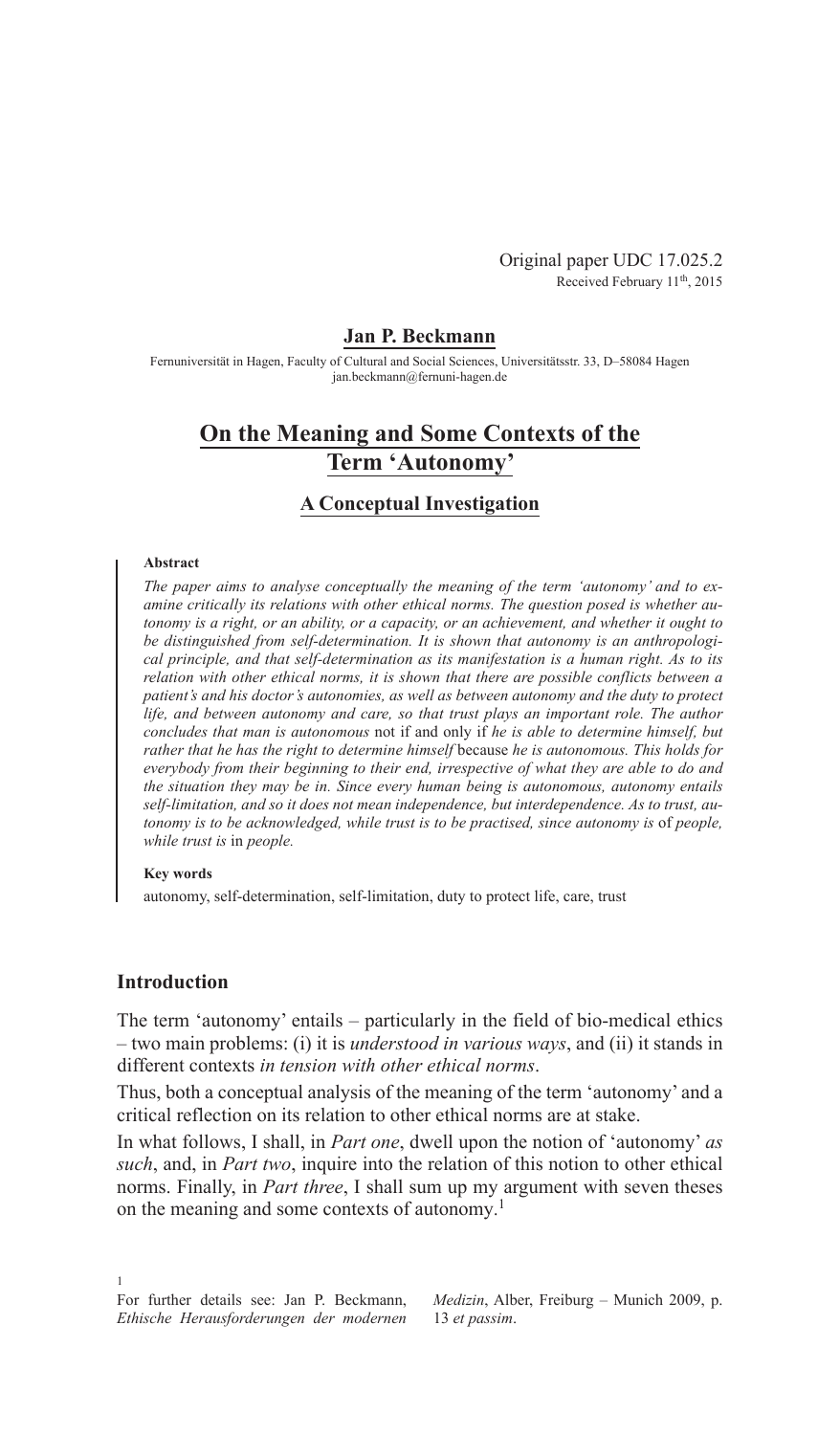# *Part one.*

# **The notion of 'autonomy' and the variety of its interpretations**

# *1. Autonomy – unrestricted self-determination of the individual?*

'Autonomy' (henceforth referred to as 'A'), from the Greek 'auto-nomía', means self-legislation and is the opposite of its contrary term 'heteronomy'. 'A'is often understood to be an expression of the total emancipation of the individual from legal and/or moral traditions, in the sense of the limitless "being master in one's own house" (cf. the slogan "My body is my own!"). Such an understanding of 'A' overlooks the double aspect of this notion or confounds the two aspects: 'A' as a *status* and 'A' as an *application* by an act, i.e., 'A' as a *state of independence* and 'A' manifested by an *act of self-determination*. That man<sup>2</sup> is independent in the sense of selfhood is *one* thing, and that he can determine himself is *another*. There are situations in which a person knows himself to be independent of others, but feels unable to determine himself, as when, e.g., a patient knows that he is independent of doctors, but at the same time feels unable to decide for himself which therapy he wants. Or, *vice versa*, e.g., most employees may well determine themselves, but still remain dependent of their employers.

That independence and self-determination are not one and the same thing has both a *formal* and a *material* reason: *formally*, the two terms differ from each other – independence is a *relation*, while self-determination a *reaction*. Independence necessarily presupposes a relation with regard to which one is independent, while self-determination is always a way of responding to a specific challenge. Thus, it remains unclear whether the slogan "Man is master in his own house" is based upon the idea of independence, or upon the idea of self-determination, or upon both, or whether it confounds the two.

### *2. Autonomy – "revolt against paternalism"?*

Some authors take 'A' to be mainly a negative attitude or a kind of "revolt" against paternalism. Now, it goes without saying that the argumentative context in which the idea of 'A' in the field of medical ethics appears is the traditional attitude of doctors who "patronise" patients rather than acknowledge their will. However, opposing paternalism is not yet 'A', because opposing means an *action*, while 'A'is a *status*. One *is* autonomous, while one may *act*  against paternalism by opposing it. Thus, the relationship between 'A' and paternalism is that of cause and effect. Accordingly, they necessarily differ from each other.

### *3. Autonomy – a capacity, an ability or an achievement of the individual?*

A majority of authors take 'A' to be a human capacity or an achievement  $-i.e.,$ the ability to choose and determine one's own wishes. Now, human capacities and abilities vary both within the same person at different times and amongst different persons. If 'A'is taken to be a capacity or ability of people in specific contexts, then that means that those who do not have this capacity at their disposal or are unable to achieve it – are not autonomous. This means that, for instance, youngsters who are not yet able to decide on their own are not yet autonomous, that old people who may no longer be able to decide on their own have lost their previous autonomy, that the mentally disabled who are unable to decide for themselves throughout their lives can never be autonomous.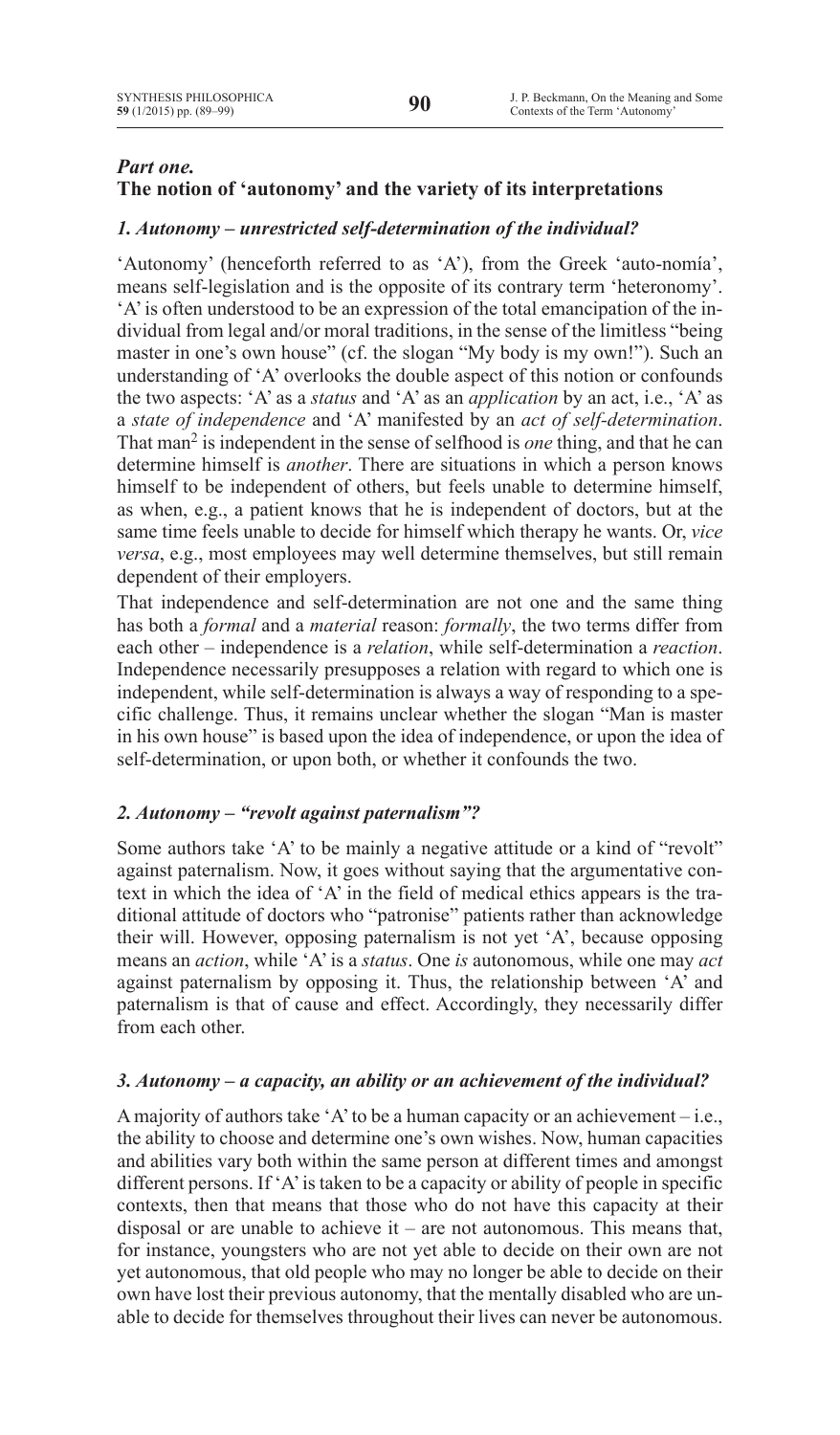Even one and the same individual at times would lose his autonomy – for instance, while being narcotised during an operation.

Accordingly, the understanding of 'A' as a human capacity or ability causes two problems: (i) it reduces man to his faculties, and (ii) in case of its deficiency, exposes him to grave ethical difficulties. But reducing man to his faculties discriminates against those who at times or throughout their lives lack these faculties; and nobody may be deprived of protection because of lack of the power to decide for themselves. To this some answer: A lack of 'A'is to be compensated for by care, which I shall come back to in *Part two*.

### *4. Autonomy – a human right?*

In view of the aforesaid difficulties which result from making 'A' dependent on human faculties and circumstances, some say that 'A' is a right, i.e., the right to self-governance. Etymology seems to support this, given that 'A' is originally a *legal* term; but *autonomía*, taken in its original sense, means *self-legislation*, and not 'self-governance' as it is today often understood. The advantage of understanding 'A' as a right lies in the fact that any disrespect of 'A' would be a *legal offence*. The grave disadvantage, however, would be the consequence of over-*juridification* of the doctor–patient relationship: any infringement of respect for 'A' would eventually lead to a court case. Moreover, man is *autonomous* if he is granted the possibility to decide about his own wishes. But, if autonomy is something *granted*, the question is *by whom*? By an *outside* source? But that is *heteronomy* then. So, if autonomy is taken to be something granted, then it is a self-contradictory term.

### *5. The distinction between autonomy and self-determination – a way out of the aforesaid difficulties?*

The aforesaid difficulties seem avoidable if one distinguishes between 'A' and self-determination: 'A' is then a *status*, and self-determination its *manifestation*. <sup>3</sup> 'A'is a state-of-affairs which is proper to *every* human being from their beginning to their end, *regardless of what their abilities and circumstances are*. The advantage of this understanding lies in the fact that 'A' applies to *everybody* and that it does not allow for any *grading* of 'A' (i.e., "more or less 'A'") and, at the same time, allows the safeguarding of *one remaining autonomous* if one is unable to manifest 'A'. It also allows for calling 'A' not a right, but an anthropological *principle*, i.e. a *proprium* of man, while its manifestation is a *right*, which like any right has to be respected, but may also be violated. Thus, nobody can take 'A' away from people, although one can disrespect it as a right to manifest 'A'.

'A' and its manifestation by way of self-determination are to be distinguished, although they are not to be separated from each other. They are, in fact, two sides of the same coin. 'A' as an anthropological principle may be called the

2 In what follows, masculine pronouns are used for both men and women for reasons of simplicity.

3

Arzt-Patienten-Verhältnisses", *Zeitschrift für medizinische Ethik*, Vol. 44 (1998), No. 2, pp. 143–156. Reprinted in: Eberhard Schockenhoff et al. (eds.), *Medizinische Ethik im Wandel. Grundlagen – Konkretionen – Perspektiven*, Schwabenverlag, Freiburg 2005, pp. 287–299.

Jan P. Beckmann, "Patientenverfügungen: Autonomie und Selbstbestimmung vor dem Hintergrund eines im Wandel begriffenen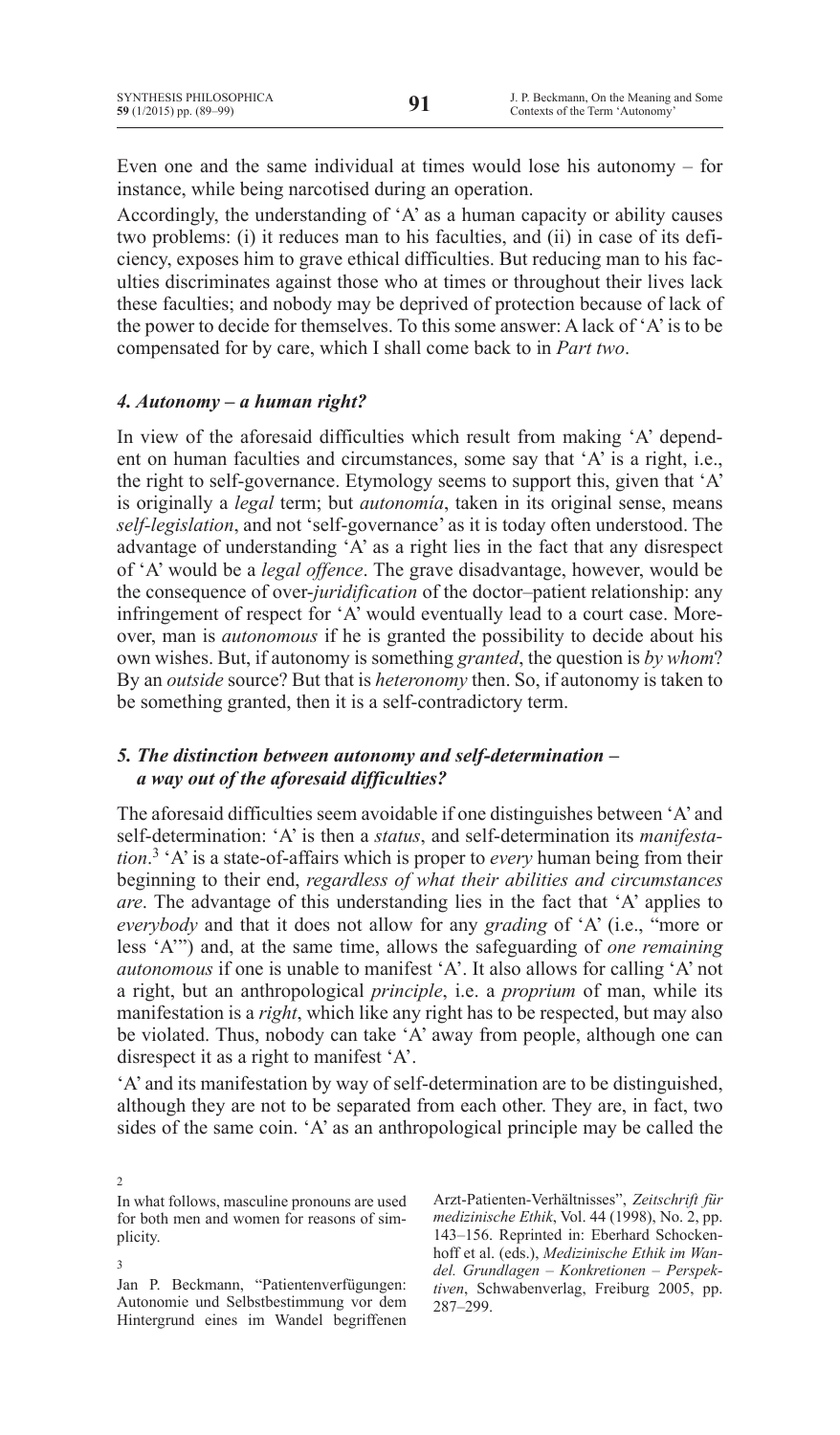*essential* and its manifestation the *functional* side of 'A'. Man is *always*, i.e., by necessity, autonomous, though he may not always be able to manifest this autonomy: as a baby because he is too young, as an elderly person because he may become demented, as a mentally disabled person because his disposition hinders his ability to utter his own wishes and will. The relation between 'A' and its manifestation through self-determination is such that the former is both logically and actually prior to the latter. *Logically*, man is autonomous *not if and only if* he is able to determine himself; it is rather the case that, *because* man is autonomous, he has the right to determine himself. *Actually*, 'A' belongs to those principles which apply to humans *for their very own sake* and not for their being young or old, healthy or sick, able or not.

# *6. Autonomy is an anthropological principle and not a right,  while self-determination is a right*

# *6.1. On the character of autonomy as a principle*

Taken as a *principle*, 'autonomy'is formally a fundamental "first proposition" which can neither be derived from another proposition nor needs to be derivable. And it is a *human proprium* and, formally, an *anthropological principle* in that it concerns humans *in all their different statuses* – be they young or old, alert or demented, healthy or ill. 'A' is completely independent of any *human faculty or accidental* situation that a human being may find himself in.

Two important *consequences* follow from this:

- (i) As an *anthropological principle*, the notion of 'A' does not allow for gradation. Statements (often heard in clinics or homes for the elderly) such as "The patient is – due to age and/or illness – limited with regard to his autonomy" are logically impossible. The logic of the notion of 'autonomy' does not allow for different intensities. A person cannot be said to be more autonomous or less autonomous.
- (ii) 'A'in the sense of *uninstrumentalisability-by-others* is not a principle that *isolates* the individual from his fellow individuals. Popular expressions such as "My body is my own", "I am my own master, and so I can do what I want" have nothing to do with 'A'. Quite the contrary, 'A' understood to be *undisposability-by-others* is a *relational* principle. It means that all fellow humans are *also* undisposable. Thus, an individual's 'A' is both grounded in as well as logically limited by the 'A' of a fellow individual. This is one of the reasons why Kant says that 'A' necessarily implies determination ('Begrenzung').<sup>4</sup> The human individual is 'autonomous'if and only if he respects the 'autonomy' of every fellow human being. This is, so to speak, '*A' within the limits of the autonomy of fellow humans'*. Thus, man is autonomous *by* himself, but not *for* himself*.* If he denounced the 'A' of others, he would denounce his own 'A'.

# *6.2. Self-determination as manifestation of autonomy*

With the notion of 'determination' we have arrived at a particularly important notion in this context. *To determine oneself is to manifest one's 'A'*. Unlike 'A', self-determination as the manifestation of 'A'is *a right*. Like other rights, it has to be respected, but can also be violated. And unlike 'A'which, logically speaking, does not allow for grades or different shades of intensity, self-determination of course *does*. A new-born, although autonomous, cannot yet claim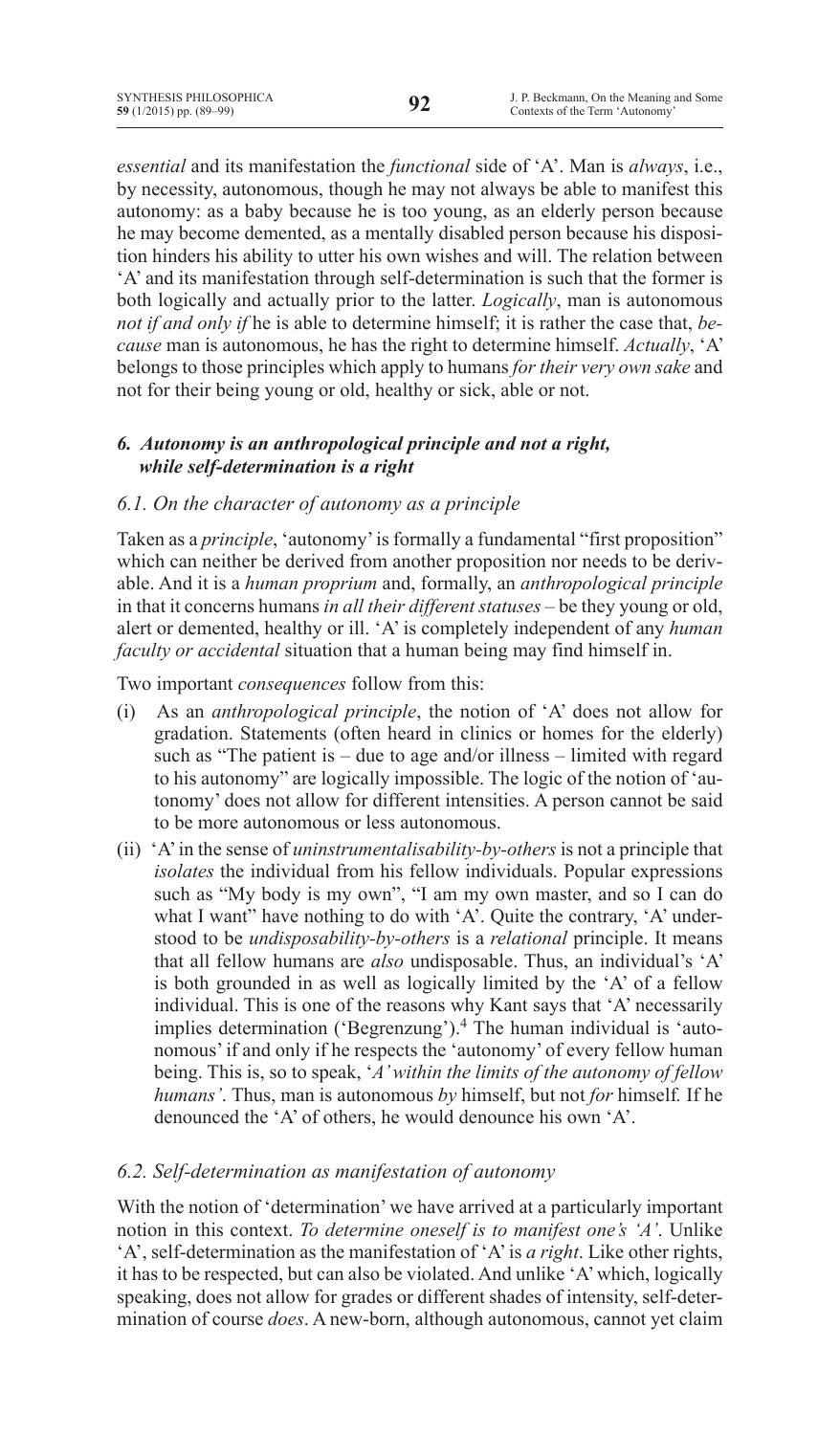self-determination – due to biological limitations; while on the operating table and narcotised, one remains autonomous, but is unable to manifest his 'A'; an old and demented person – although he does remain autonomous – may be able to manifest his 'A' only in a reduced way; and a severely mentally disabled person may never in his lifetime be able to do so, and yet he too remains autonomous.

## *7. Autonomy – a social characteristic relating all humans to each other*

Because 'A', as has been argued so far, represents a necessary human *proprium* that applies to *everybody irrespective of what they are able to do and the situation they may be in*, any understanding of 'A' as limitless self-determination would overlook the fundamental *social* implication of this human *proprium*. As *all* people are autonomous, 'A'is not confined to the individual nor does it isolate the individual from his fellow humans. In this view, 'A' *does not consist* in everybody issuing their own laws without taking into account the right of fellow humans. On the contrary, 'A' necessarily implies respect of the 'A' of all fellow humans, because *everybody is autonomous*. 'A', thus, represents a state which unites *all* human beings. The notion of 'A' would entail an inner contradiction if one were to leave out its *social dimension*. The individual is autonomous in the sense of self-governance *if and only if fellow humans are in the very same position*, because the individual can set up "his" laws only under the condition that the same laws are *valid for everyone else*. Otherwise, it would not be 'A', but tyranny.

# *8. Excursus: Autonomy according to Kant*

'A' necessarily implies, as has already been mentioned,<sup>5</sup> self-limitation. This is closely connected with Kant's *categorical imperative*. <sup>6</sup> The basis for this is the central importance of 'A' which rests on *being-a-moral-subject of one's own doing*. <sup>7</sup> This status of *subjecthood* does not depend upon either any actual state or situation of the autonomous individual, or upon any abilities or capacities.

To subject a person without or even against his will totally to the command of another person or group of persons is to deprive this person of his moral *subjecthood* and of his being an "*end in itself, not merely a means*".8 For, like

5 See footnote 4.

6

7 The understanding of 'A' here presented does not allow for grading. For criticism, cf. Markus Rothhaar – Ralf Kipke, "Die Patientenverfügung als Ersatzinstrument. Differenzierung von Autonomiegraden als Grundlage für einen angemessenen Umgang mit Patientenverfügungen", in: Andreas Frewer – Wolfgang Rascher (eds.), *Patientenverfügung und Ethik. Beiträge zur guten klinischen Praxis* (*Jahrbuch für Ethik in der Klinik*, Vol. 2), Königshausen & Neumann, Würzburg 2009.

I. Kant, *GMS*, 4.428; cf. the UN Charter from 26 June 1945, which, in the Preamble, speaks of the dignity and value of human personhood.

<sup>4</sup> Cf. Kant's notion of "Fähigkeit, allgemein gesetzgebend, obgleich mit dem Beding, eben dieser Gesetzgebung zugleich selbst unterworfen zu sein". Immanuel Kant, *Grundlegung zur Metaphysik der Sitten* (= GMS), BA 17, in: Immanuel Kant, *Gesammelte Schriften*, ed. by Königlich-Preussische Akademie der Wissenschaften (= AA), Berlin 1911 [1972], Vol. IV, p. 440.

<sup>&</sup>quot;Handle so, dass du die Menschheit, sowohl in deiner Person als in der Person eines jeden anderen, jederzeit zugleich als Zweck, niemals bloß als Mittel brauchest." I. Kant, *GMS*, BA 67. According to Kant, the categorical imperative is the "principle of autonomy"; cf. ibid., BA 83.

<sup>8</sup>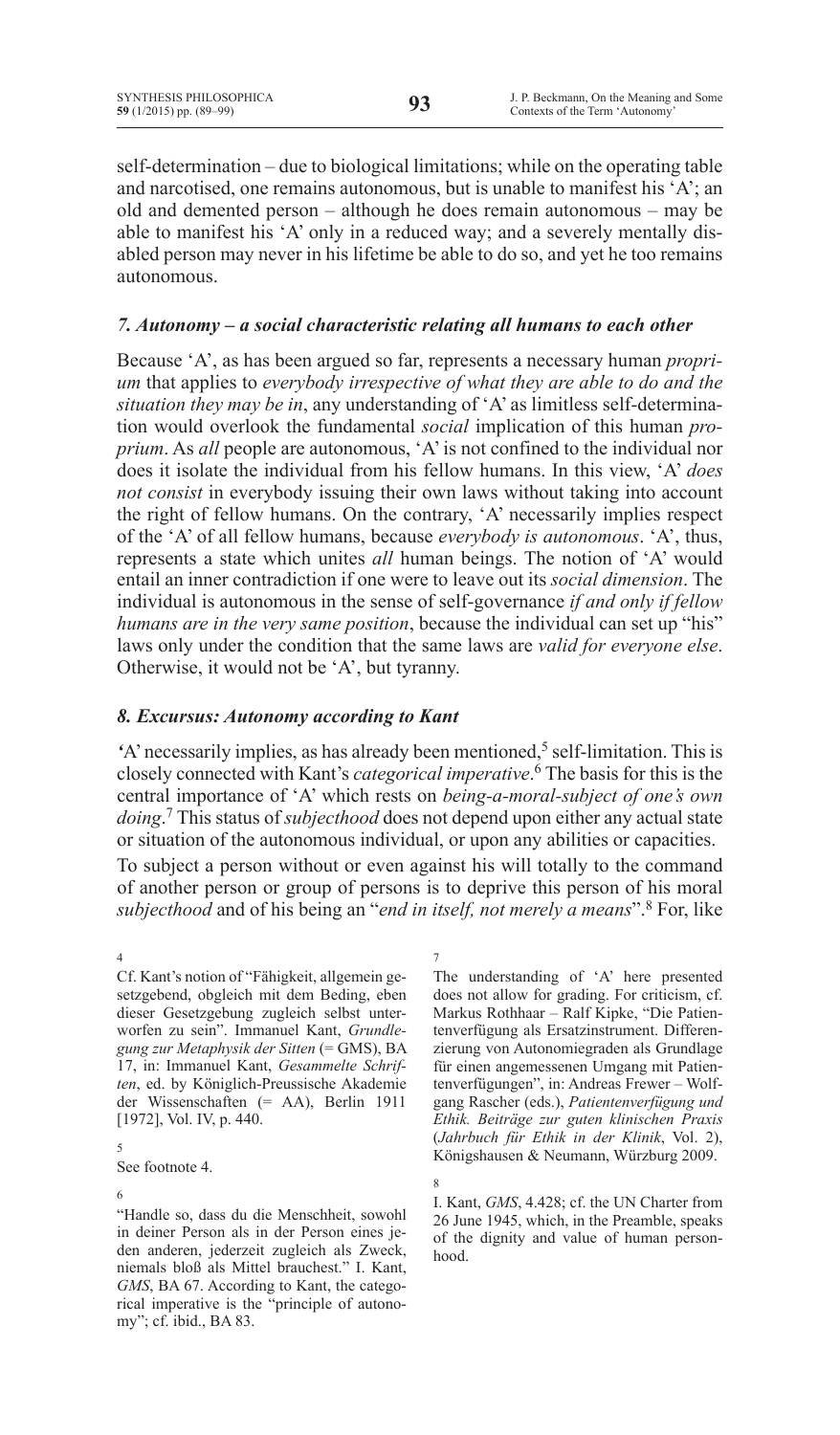human dignity, 'A' also has nothing to do with intellectual capacities or any abilities whatsoever.

Self-determination on the basis of subjective or individual wishes, inclinations, needs or decisions of will would, according to Kant, not count as a manifestation of 'A', but would, quite to the contrary, be an example of *heteronomy* due to a lack of freedom – freedom as the property of the will to release laws according to universalisable premises. This is Kant's understanding of "the concept of every rational being that must consider itself as *universally legislating* through all the maxims of its will".<sup>9</sup> This is the effect of the categorical imperative.<sup>10</sup> The moral value of an action is measured by good will, and the will is good if it goes along with the categorical imperative. Kant:

"Autonomy is the basis of human, and every rational, nature."<sup>11</sup>

'A' and human dignity share two aspects which can be distinguished, but not separated: *self-legislation* and, through the latter, *self-restriction*. Both provide the basis for human dignity. Kant writes:

"A rational being […] belongs to the kingdom of ends as a *member* if it is universally legislating in it, *but also itself subject to these laws*."12

Thus, the dignity of man consists, according to Kant, in his "obeying no law other than that which at the same time he himself gives".13

"Autonomy is […] the ground of the dignity of a human and of every rational nature."14

The notion of human dignity addresses both an actuality and a task. The human being possesses unimpeachable dignity (= actuality) because he is, by his very nature, a *moral subject*. Yet, in being this, he is, at the same time, responsible for the community of his fellow humans (= task). Human dignity is, therefore, not the result of an achievement, but a sign of man's specific constitution (*Verfasstheit* in German), which is not a product of acknowledgement, but a sign of mutual estimation. Human dignity is violated if somebody is completely instrumentalised, i.e., if he is being made the pure object of actions by others.15

The notion of 'A'is, thus, closely connected with human dignity. The two notions share the property of not being gradable – it is logically impossible to speak of 'more' or 'less' human dignity, much like the way we cannot speak of 'greater' or 'less' autonomy. In addition, both notions apply to man from his very beginning to his very end, i.e., to every moment or situation during his entire life.

# *Part two.* **Autonomy in different contexts**

## *1. Autonomy* **versus** *autonomy?*

Take, for instance, the doctor–patient relationship. There is a *natural asymmetry* between the positions of the doctor and the patient. On the doctor's side we have competent medical knowledge and abilities, and on the patient's side the need for help and lack of (sufficient) medical knowledge. At the same time, the doctor depends on the patient's *(informed) consent to be treated*, so, in a way, one can speak of a "symmetrical asymmetry". This, however, is only possible if one realises that 'A' is not to be found only on one side, but on both sides: *because* the patient is autonomous, he can decide about his being treated by the doctor, who is, also *because* he is autonomous, entitled to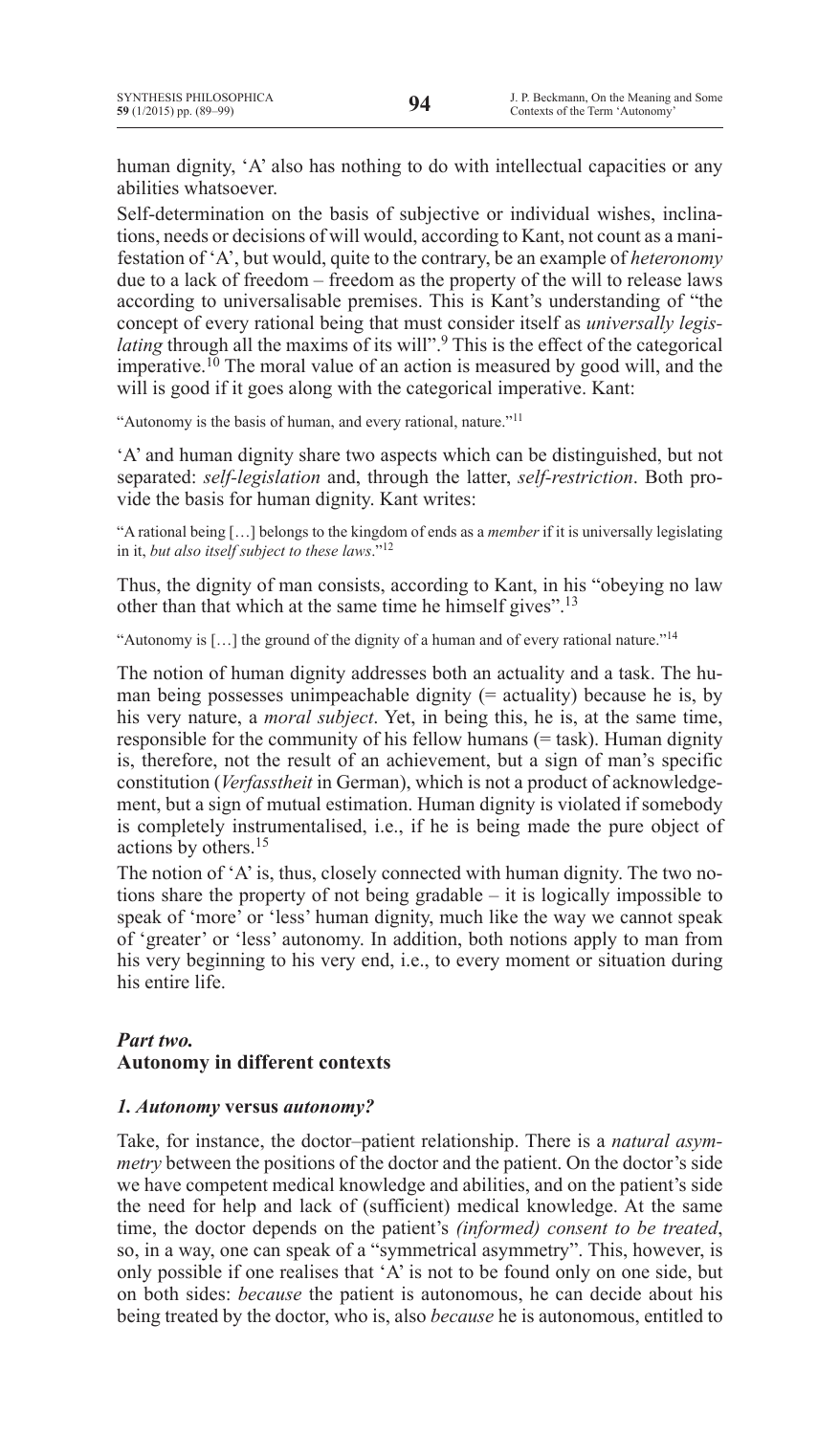refuse a patient's inappropriate wishes. Take the debate about *doctor-assisted suicide*: a patient wanting to commit suicide because of an *infaust* diagnosis may ground his wish on his 'A' and his right to self-determination. However, in asking for the doctor's help, a suicidal patient cannot use in his argument the principle of the doctor's duty to always help, because the doctor might feel instrumentalised by his patient – which would entail disrespect for the doctor's 'A' and right to self-determination.

# *2. Autonomy* **versus** *protection of life?*

Grave ethical difficulties are involved in situations when a patient whom the doctor could help refuses his help. This does not pose ethical problems in normal circumstances. An adult patient always has the right to refuse therapy and, to that extent, the doctor depends upon his patient's wishes. But how about situations in which a patient's refusal of medical help endangers his life? Some argue that, in this case, the principle of the protection of life outweighs the patient's 'A' and right to determinate himself, so the doctor may treat the patient even against his will. The answer of traditional paternalism to this was the following: the patient does not have sufficient medical knowledge, and so the doctor's ability to help prevails ethically (cf. the old slogan "Who cures is justified"). Today, some physicians are convinced that their duty to cure patients prevails over the patients' 'A', following the motto: "salus aegroti suprema lex esto!" ("the well-being of the patient shall be the most important law!"). On the other hand, there is also the following argument: since it is the life *of the patient* and not of anybody else, how can anyone force him against his will to continue a possible *vita minima*? This, it seems, would render man's life an absolute duty.16 Apart from this, it may be argued that the patient's well-being, which doctors are obliged to work towards, cannot be determined by third persons including doctors. Only the patient himself can do so, and therefore "salus *ex voluntate* suprema lex esto" ("the well-being of the patient as determined by his *will* shall be the most important law!").

This means the following. Medical, as well as nursing, measures presuppose – with the exception of emergency cases – the patient's 'A' and right to manifest the same in the form of informed consent. In addition, everybody has the right to determine, by means of a living will, what he agrees to or refuses in the event of his becoming incompetent to decide, *even if irreversible damage ensues*. 17

9 I. Kant, *GMS*, AA IV, p. 433. 10 Cf. ibid., p. 447. 11 Ibid., p. 436. 12 Ibid., p. 433; cf. ibid., p. 440. 13 Ibid., p. 434. 14 Ibid., p. 436. 15

German jurisprudence has a term for this (in the context of Art. I of the Constitution): 'Objektverbot'. Cf. Günter Dürig, "Die Menschenwürde ist getroffen, wenn der konkrete Mensch zum Objekt, zu einem bloßen Mittel, zur vertretbaren Größe herabgewürdigt wird", in: Theodor Maunz – Günter Dürig, *Kommentar zum Grundgesetz*, Beck, Munich 1958.

16

Jan P. Beckmann, "Selbstbestimmung *versus* Lebensschutz?", *Jahrbuch für Wissenschaft und Ethik*, Vol. 10 (2005), No. 1, pp. 55–86.

17

Cf. Jan P. Beckmann, "Das Recht auf Erstellung von Vorausverfügungen aus ethischer Sicht", *Zeitschrift für medizinische Ethik*, Vol. 59 (2013), No. 3, pp. 179–190.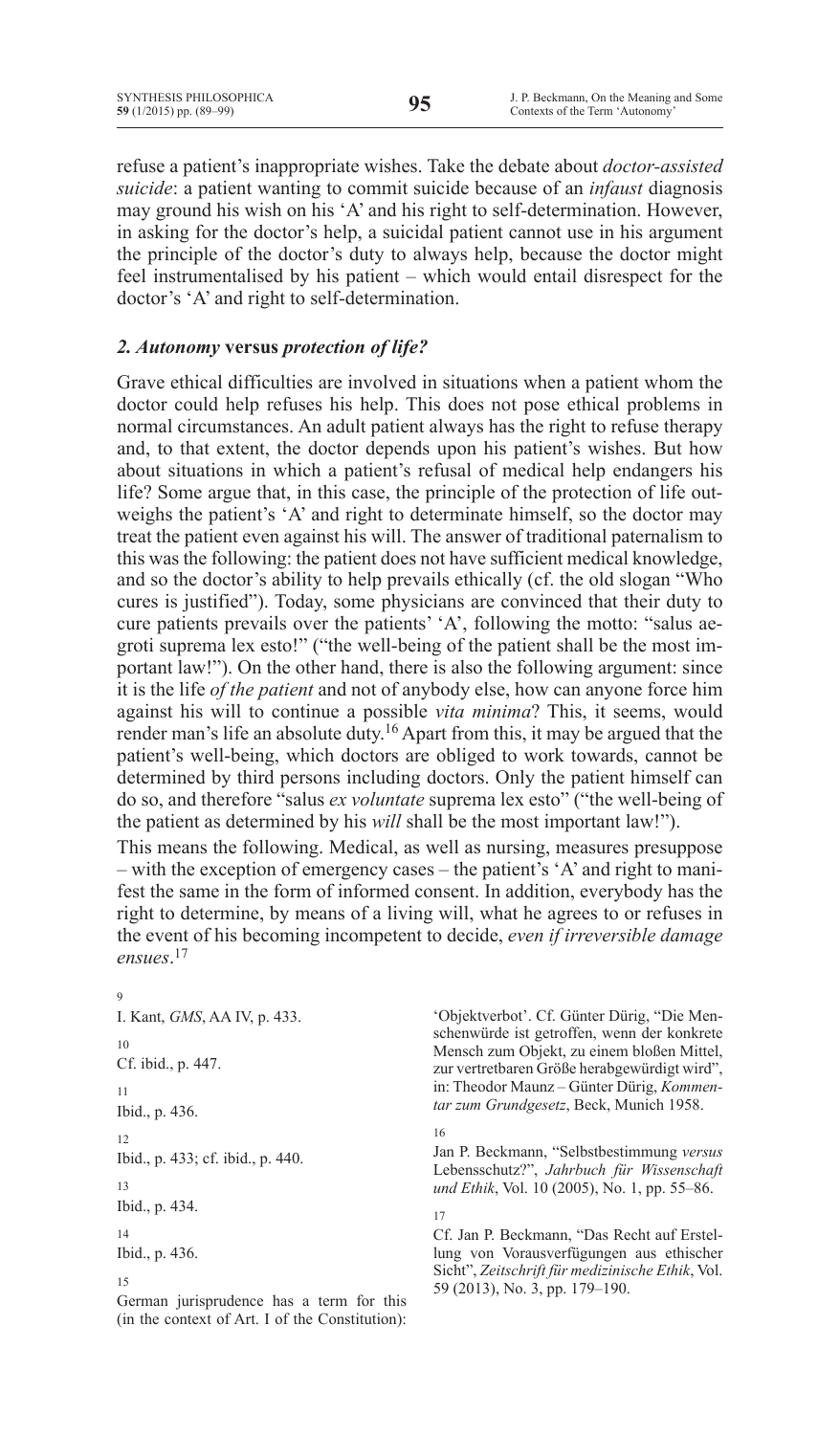# *3. Autonomy* **versus** *care?*

However, are people not responsible for each other? And is a patient whose life is at stake but is saveable by a well-established medical therapy not overburdened by 'A'? Is claiming "'A' always prevails" not an excessive demand? Alain Ehrenberg, for instance, speaks of a "culture of autonomy" featuring the thesis that the idea of 'A' is to exhaust man's striving to become himself an independent being.18 Moreover, how free is an individual in life-threatening situations? There are, it seems, good reasons to let 'A', if threatened, be compensated for by care. Thus, there are more than just a few who say that lack of 'A' is to be compensated for by care. Just as it can often be heard in clinics or in homes for the elderly that "the patient, due to age and/or illness, is 'reduced' in his 'A', so doctors and nurses have to compensate for this lack and take over the decision-making".

There are, however, three grave difficulties with the said:

- (i) this can lead to the opposite of  $A'$ , namely to heteronomy,
- (ii) <sup>'</sup>A' is mistakenly taken to be gradable, which, as we have seen, would dissolve 'A' as an *anthropological status* proper to every human being from his beginning to his end, and
- (iii) care cannot, logically speaking, compensate for 'A' because care *presupposes* 'A'. To take care of a person presupposes the person's consent – even if the person is, at a given moment, unable to manifest his will. A patient may appear to be reduced in – or even deprived of – *autarchy*  due to age and/or illness because he has lost self-sufficiency and, accordingly, needs the help of others. But, as has already been said, he can never "lose" 'A' because, unlike autarchy, 'A' is not a potential, but a necessary state which cannot be separated from the individual.

### *4. Autonomy* **versus** *trust?*

One of the early criticisms of the idea of the importance of patient 'A' is that it would evince distrust of medicine in general and of doctors in particular. So, taking a closer look at the relation between 'A' and trust seems worthy of inspection. The English term 'trust' belongs to the large semantic field of *confidentiality* and *reliability*, as well as to that of *security* and *safety*, but also to the field of *comfort* and *consolation* (cf. its etymological kinship with the German term 'Trost'). According to the *Oxford English Dictionary*, <sup>19</sup> intransitive and transitive uses of the verb 'trust' are to be distinguished. (i) *Intransitively used*, 'trust' is to have faith or confidence in somebody or something, while (ii) *transitively used*, it is to rely on somebody. In addition, the *noun* 'trust' can be of three different kinds: (i) over against oneself, which presupposes selfknowledge; (ii) over against others, which presupposes community with and knowledge of others; and (iii) over against something (reasons, proofs, traditions, practices, institutions, etc.), which presupposes knowledge of facts.

For our purposes, the following is of importance:

- (i) 'Trust' is, in bioethical contexts, *neither a principle nor a right*, but an *action* or *an attitude* of a person towards another person or towards an institution. Thus, 'trust' is formally *relational*.
- (ii) 'Trust' always entails a motive, be it a wish or an expectation, etc. Thus, 'trust' is *intentional*.
- (iii) 'Trust' always has a reason: need, help. Thus, 'trust' is *causal*.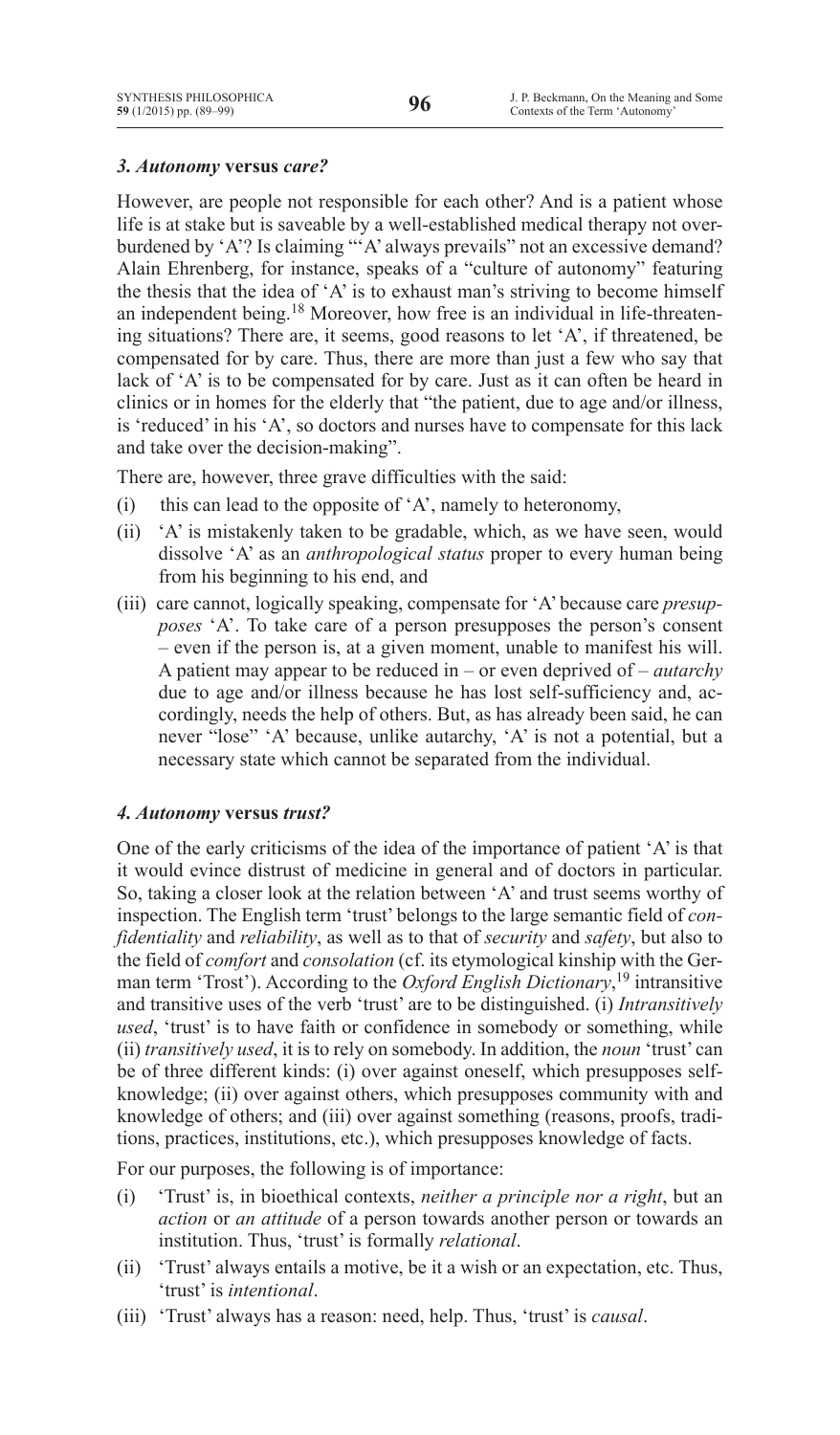Thus, trust and 'A' share the state of being relational terms, but are different with regard to their categorical level. 'A', as we have seen, belongs to the categorical level of principles, while trust belongs to the category of attitudes.

Can the two, in spite of this categorical difference, be interlinked in bioethical analysis?

They *cannot be interlinked* if their formal difference has been overlooked. This could be the case if one of the two notions were to be understood to be possibly compensating for a lack of the other one. *A principle cannot, by its very nature, compensate for an attitude*.

However, the two notions can in bioethical analyses be linked with each other if their formal difference is *observed*. This, for instance, is the case in the doctor–patient relationship. A patient's trust in his doctor denotes his confidence that something desired will be achieved:

- (i) The patient entrusts himself to the doctor (in German: "Der Patient vertraut sich dem Doktor an") = *relational* aspect.
- (ii) This puts the doctor in a position of trust = *intentional* aspect.
- (iii) 'Trust', in this case, means that the patient gives credit to his doctor for goods to be achieved = *causal* aspect.

Although any help provided by doctors needs the patients' *informed consent* – *which is the manifestation of their autonomy by an act of self-determination –* patients need to trust doctors in view of the insecurity and risks of any kind of medical treatment and therapeutic options made available by the rapid developments of modern medicine. Thus, '*A' is to be acknowledged, and trust is to be practiced*.

In bioethical analysis this means that *trust presupposes respect for 'A' and not vice versa*. In order to trust people, one has to be aware of both one's own and of other peoples' 'A' and of their right to self-determination. In a word, 'A' is *of* people, while trust is *in* people. The connection between trust and 'A' shows once more the *relational* (*not relative!*) implications of 'A'. Thus, living wills as expressions of 'A' are not isolated documents, but need to be integrated into communicative structures (e.g., "advance care planning", cf. recent developments in the United States).

I have tried to show that 'A' denotes a human *proprium* and an anthropological *principle* which is to be distinguished from 'self-determination' as its *manifestation*, and that 'trust' signifies both a *relation* and an *intention*. Although each notion stands on a different *categorical level*, they can fruitfully be used in bioethical analysis, following the maxim "Away from the practice of distrust, and towards a culture of trust!"

# *Part three.* **Autonomy: seven theses**

In the foregoing two parts, I have tried to develop the following theses:

1. 'Autonomy' is an anthropological *principle* or human *proprium*, and not a right. However, self-determination is a right. Man is autonomous *not if and only if* he is able to determine himself; it is rather the case that he has the right to determine himself *because* he is autonomous. Thus, the distinction

19

*Oxford English Dictionary*, Clarendon Press, Oxford 1989, p. 432.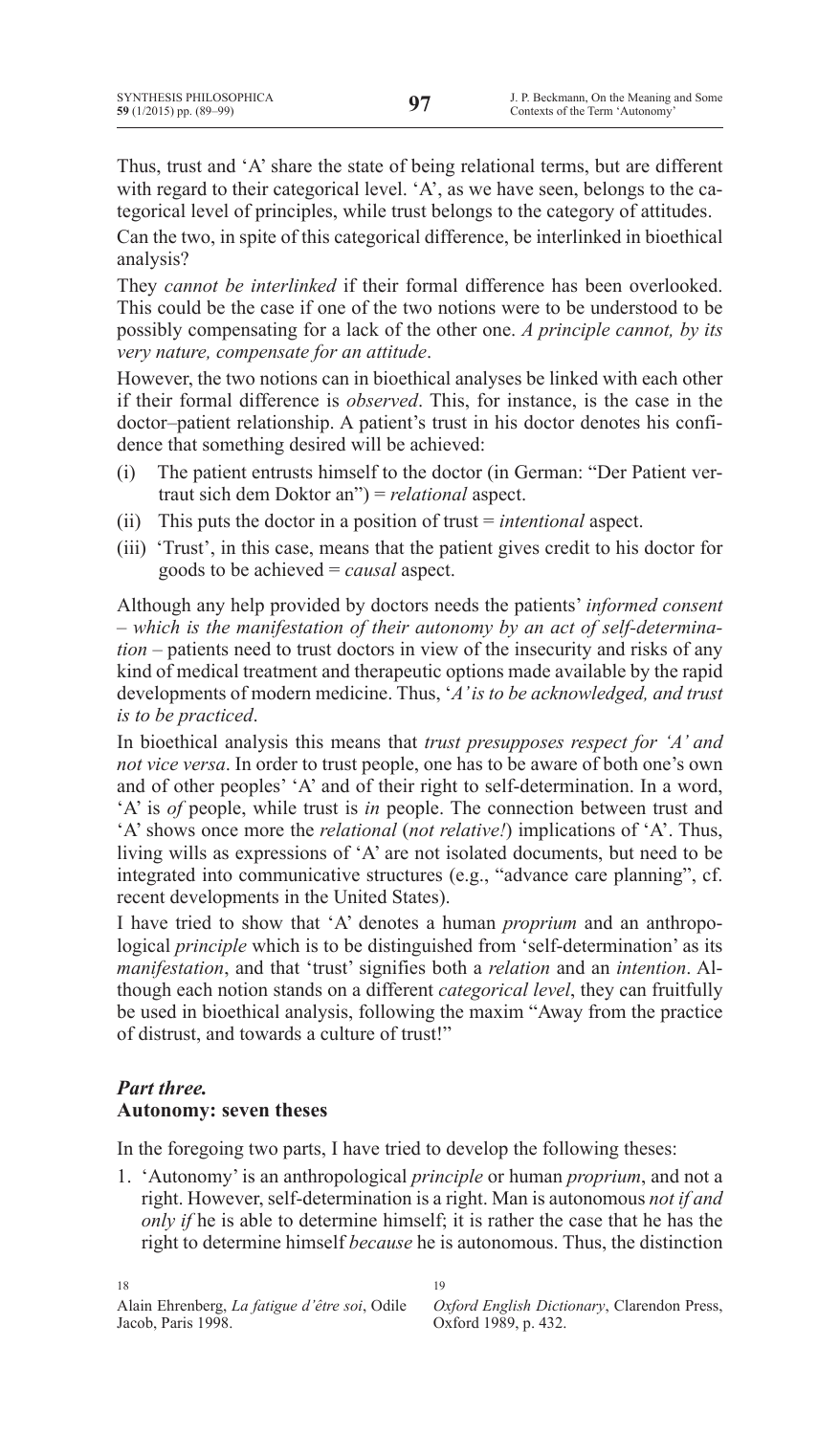between autonomy and self-determination is as essential as the priority of the former over the latter.

- 2. As a principle, autonomy does not depend upon any of man's abilities or faculties, and particularly not upon his ability to manifest autonomy. As a human *proprium*, autonomy belongs to *everybody from their beginning to their end, irrespective of what they are able to do and the situation they may be in*.
- 3. As a human *proprium*, autonomy means that the individual is to be kept free from becoming totally instrumentalised by others. For the same reason, autonomy does not allow for gradation.
- 4. Both autonomy and self-determination are bound within the limits of acknowledging the autonomy and the right to self-determination of all fellow humans. Thus, autonomy does not mean independence but *interdependence*, while self-determination means *self-limitation*.
- 5. Autonomy is *relational* (not *relative*!). Thus, a living will as a manifestation of autonomy is no isolated document, but is to be integrated into communicative structures.
- 6. Formally, autonomy and trust stand on different categorical levels. Trust is a human attitude, and not a moral norm, although it does have moral implications. Autonomy is to be acknowledged, while trust is to be practised. Autonomy is *of* people, trust is *in* people.
- 7. Away from the practice of distrust, and towards a culture of trust. Or, modifying one of Kant's famous sayings: Medical treatment without respect for the patient's autonomy and his right to self-determination would ethically be unjustifiable; however, without the patient's trust in his doctor, it would be impracticable.

### **Jan P. Beckmann**

# **O značenju i nekim kontekstima termina 'autonomija' Konceptualno istraživanje**

### **Sažetak**

*Članak nastoji konceptualno analizirati značenje termina 'autonomija' i kritički ispitati njegove odnose s drugim etičkim normama. Postavlja se pitanje je li autonomija pravo ili sposobnost ili mogućnost te da li bi ju trebalo razlikovati od samoodređenja. Pokazuje se da je autonomija antropološki princip te da je samoodređenje kao njezina manifestacija ljudsko pravo. Što se tiče njezina odnosa s drugim etičkim normama, pokazuje se da su mogući sukobi između autonomije pacijenta i autonomije liječnika, kao i između autonomije i dužnosti zaštite života te između autonomije i skrbi, tako da važnu ulogu igra povjerenje. Autor zaključuje da čovjek nije autonoman* ako i samo ako *je sposoban za samoodređenje nego da ima pravo na samoodređenje* zato što *je autonoman. To važi za svakoga od njegova početka do njegova kraja, bez obzira na to što je sposoban učiniti i situaciju u kojoj se može naći. Budući da je svako ljudsko biće autonomno, autonomija za sobom povlači samoograničavanje, tako da ne znači nezavisnost, nego međuzavisnost. Što se tiče povjerenja, autonomiju treba priznavati, a povjerenje treba prakticirati zato što se radi o autonomiji* ljudi*, a povjerenje se ima* u ljude*.*

### **Ključne riječi**

autonomija, samoodređenje, samoograničavanje, dužnost zaštite života, skrb, povjerenje